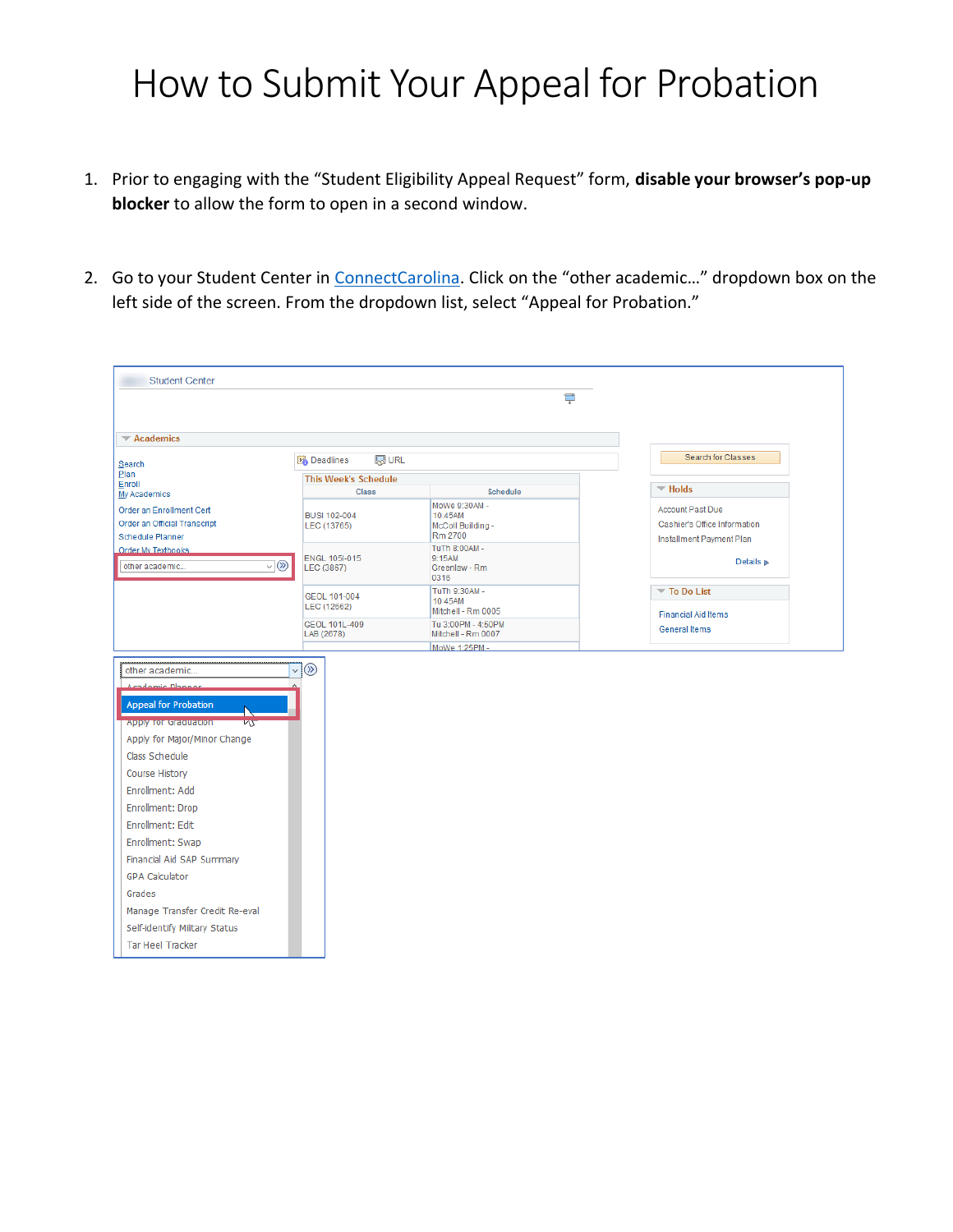3. Review the form instructions carefully. Some of your basic information will be pre-populated in the **Student Information** section.

| <b>TASK: Submit an Eligibility Appeal</b>                                                                                                                                                                                                                                                                                                                                                                                          | eForm ID: 197          |
|------------------------------------------------------------------------------------------------------------------------------------------------------------------------------------------------------------------------------------------------------------------------------------------------------------------------------------------------------------------------------------------------------------------------------------|------------------------|
| <b>Student Eligibility Appeal Request</b>                                                                                                                                                                                                                                                                                                                                                                                          |                        |
| This form applies to two different kinds of probation: Academic Probation and Financial Aid Probation. When you submit<br>this form, we will determine if you meet the criteria for either type of probation and evaluate you for one or both as appropriate.<br>The information you share in your appeal will be viewable by members in both the Office of Undergraduate Retention and<br>Office of Scholarships and Student Aid. |                        |
| You will be evaluated for Appeal for Academic Probation if you have earned an academic eligibility status of suspension and<br>have indicated extraordinary circumstances in your appeal.                                                                                                                                                                                                                                          |                        |
| You will be evaluated for Appeal for Financial Aid Probation if you have received a notification of financial aid suspension<br>due to not meeting one or more Satisfactory Academic Progress (SAP) standards and have extraordinary circumstances.                                                                                                                                                                                |                        |
| <b>STUDENT INFORMATION</b>                                                                                                                                                                                                                                                                                                                                                                                                         |                        |
| <b>Name</b>                                                                                                                                                                                                                                                                                                                                                                                                                        | <b>PID</b>             |
| <b>Enrolled in Current Term?</b>                                                                                                                                                                                                                                                                                                                                                                                                   | <b>Email Addresses</b> |
|                                                                                                                                                                                                                                                                                                                                                                                                                                    |                        |

4. Select the reason(s) for your appeal in the **Student Reasons for Appeal** section.

| <b>STUDENT REASON FOR APPEAL</b>                                                                                          |
|---------------------------------------------------------------------------------------------------------------------------|
|                                                                                                                           |
| Select the reason(s) you were unable to maintain eligibility during the previous academic period (select all that apply): |
|                                                                                                                           |
| death/major illness in family                                                                                             |
|                                                                                                                           |
| personal illness or injury                                                                                                |
|                                                                                                                           |
| financial challenges                                                                                                      |
|                                                                                                                           |
| family responsibilities                                                                                                   |
|                                                                                                                           |
| academic skills                                                                                                           |
|                                                                                                                           |
| mental health challenges                                                                                                  |
|                                                                                                                           |
| unmet basic needs                                                                                                         |
|                                                                                                                           |
| trauma or other crisis                                                                                                    |
|                                                                                                                           |
| natural disaster                                                                                                          |
|                                                                                                                           |
| other unique circumstance                                                                                                 |
|                                                                                                                           |
|                                                                                                                           |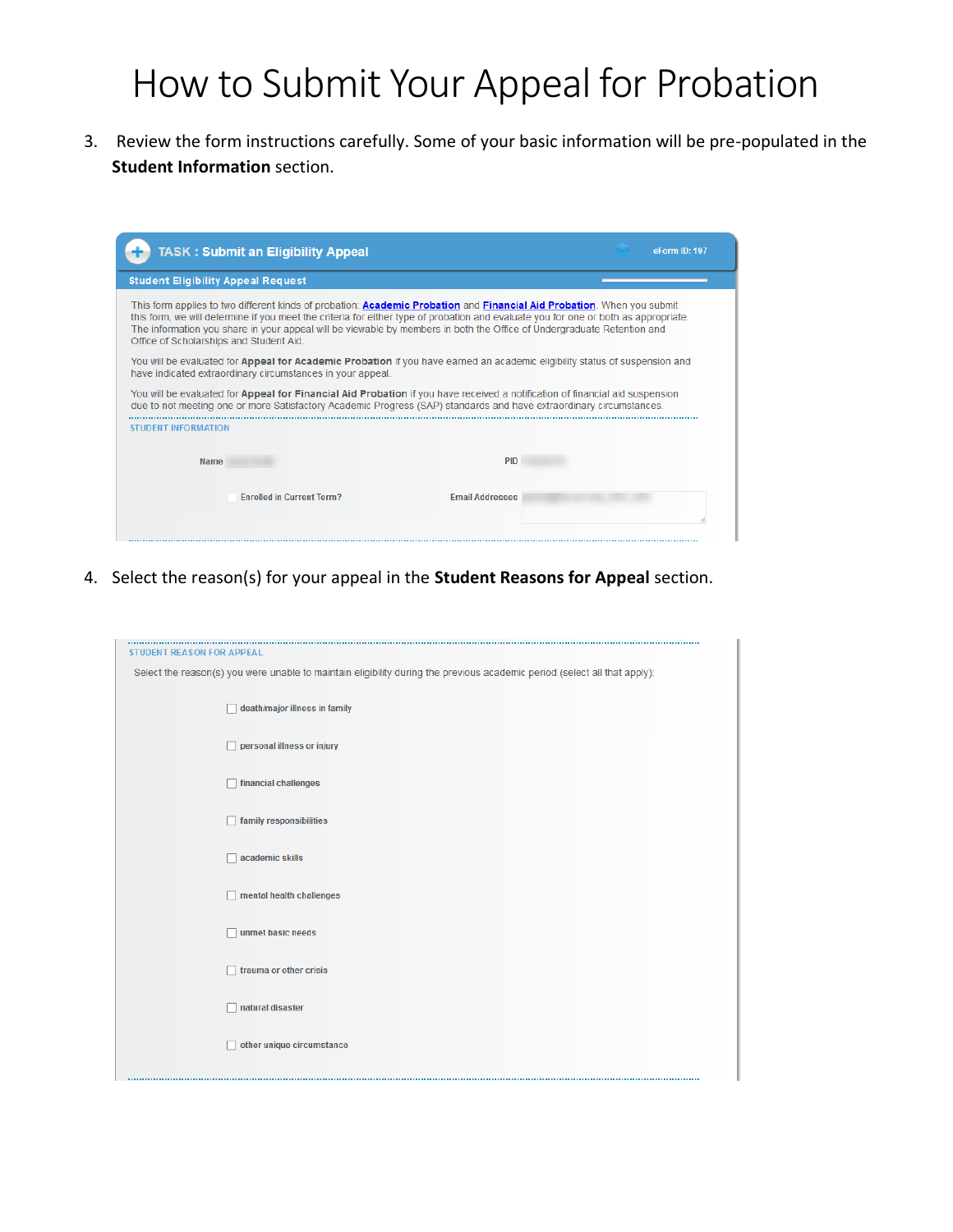5. Select your **Preferred Enrollment Term** from the **Student Desired Enrollment** section. This is the term in which you want to take classes if your appeal is approved.

| <br><b>STUDENT DE SIRED ENROLLMENT</b>      |                                                                    |   |
|---------------------------------------------|--------------------------------------------------------------------|---|
|                                             | Indicate your enrollment preferences (if your appeal is approved). |   |
| <b>Preferred Enrollment*</b><br><b>Term</b> |                                                                    |   |
| Preferred Number of*<br><b>Hours</b>        | Fall<br>Spring                                                     |   |
|                                             | Summer I                                                           |   |
|                                             | Summer II                                                          | . |

6. If you select Fall or Spring for your **Preferred Enrollment Term,** another box will appear for **Preferred Enrollment Type**. This correlates to the number of hours you would like to take (Full time, Underload, Part Time). Select your preference from the dropdown menu. *Tip: For more information about enrollment options, see "What Are My Appeal Options?" on the [Appeals webpage.](https://studentsuccess.unc.edu/appeals/)*

| <b>STUDENT DE SIRED ENROLLMENT</b>          |                                                                    |
|---------------------------------------------|--------------------------------------------------------------------|
|                                             | Indicate your enrollment preferences (if your appeal is approved). |
| Preferred Enrollment* Fall<br>Term          | $\checkmark$                                                       |
| <b>Preferred Enrollment®</b><br><b>Type</b> |                                                                    |
| Preferred Number of Full-time (12+ hrs)     | Hours   Full-time Underload (6-11 hrs)                             |
|                                             | Part-time Classroom Studies                                        |

7. Enter the number of hours you want to take in the **Preferred Number of Hours** box. If you do not enter a number, the form field will default to "0".

| <b>STUDENT DE SIRED ENROLLMENT</b>                                   |                                                                    |
|----------------------------------------------------------------------|--------------------------------------------------------------------|
|                                                                      | Indicate your enrollment preferences (if your appeal is approved). |
|                                                                      |                                                                    |
| <b>Preferred Enrollment* Fall</b><br><b>Term</b>                     |                                                                    |
|                                                                      |                                                                    |
| Preferred Enrollment <sup>*</sup> Full-time (12+ hrs)<br><b>Type</b> | $\vee$                                                             |
| Preferred Number of* 0                                               |                                                                    |
| <b>Hours</b>                                                         |                                                                    |
|                                                                      |                                                                    |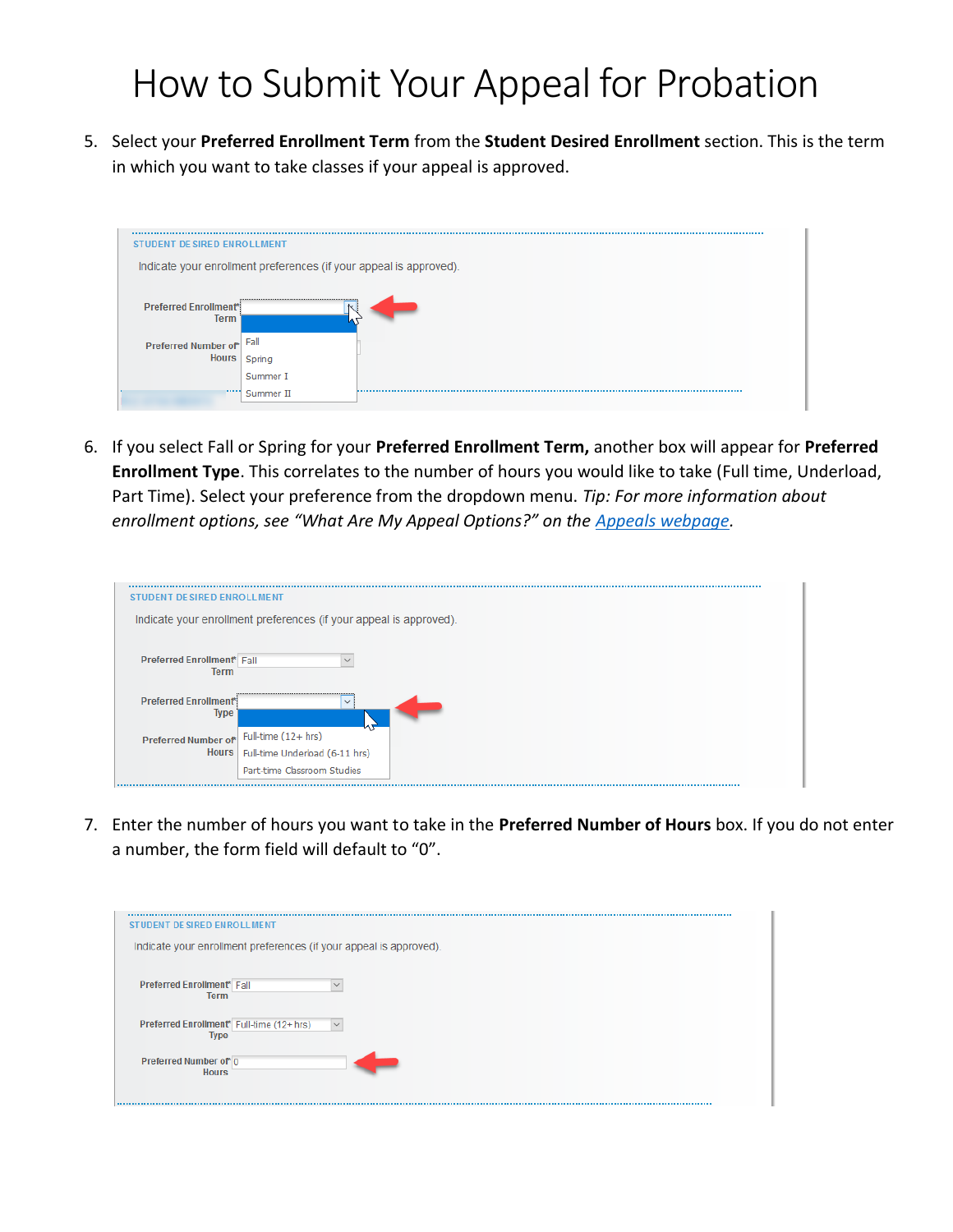8. Attach your **Letter of Appeal**, **Plan of Action**, and **Supplemental Documentation** in the **File Attachments** section. If you need to add additional documentation, you can do so by clicking the **Add Row** button, then uploading your attachment in the new row. *Tip: For tips on preparing your letter of appeal, plan of action, and supplemental documentation, see "What Should Be Included In My Appeal?" on th[e Appeals webpage.](https://studentsuccess.unc.edu/appeals/)*

| <b>FILE ATTACHMENTS</b> |               |                     |                                                                                         | Please attach a Letter of Appeal, Plan of Action, and Supplemental Documentation before submitting your appeal |         |
|-------------------------|---------------|---------------------|-----------------------------------------------------------------------------------------|----------------------------------------------------------------------------------------------------------------|---------|
|                         |               |                     | request. The following file types are allowed for upload .doc, .docx, .pdf, .rtf, .txt. |                                                                                                                |         |
|                         | <b>Status</b> | Action              | <b>Description</b>                                                                      | <b>File Name</b>                                                                                               | Remove  |
|                         |               | Upload              | Letter of Appeal                                                                        |                                                                                                                | Replace |
| $\overline{2}$          |               | Upload              | Plan of Action                                                                          |                                                                                                                | Replace |
| 3                       |               | Upload              | Supplemental Documentation                                                              |                                                                                                                | Replace |
| 4                       |               | Upload              | v<br>l۸۲                                                                                |                                                                                                                | Delete  |
| Add Row                 |               |                     | Letter of Appeal                                                                        |                                                                                                                |         |
|                         |               |                     | Plan of Action                                                                          |                                                                                                                |         |
|                         |               | .                   |                                                                                         |                                                                                                                |         |
|                         |               |                     | Supplemental Documentation                                                              |                                                                                                                |         |
|                         |               |                     | Supplemental Documentation File 2                                                       |                                                                                                                |         |
|                         |               | <b>Message Text</b> | Supplemental Documentation File 3                                                       |                                                                                                                |         |

9. Acknowledge each message in the **Action Items** section by clicking each checkbox. If you are not currently enrolled in classes, you will see a message indicating that you must apply for [readmission](https://admissions.unc.edu/apply/readmission/) through the [Undergraduate Admissions](https://admissions.unc.edu/) office. If you are currently enrolled, this message will not appear.

| <b>Message Text</b><br><b>Description</b><br>I understand that I must apply for readmission through the Undergraduate<br>Apply for Readmission<br>Admissions office<br>I attest that all of the information provided in this appeal form is complete.<br>Student Honor Code Acknowledgment<br>$\overline{2}$<br>and accurate to the best of my knowledge.<br>l understand that submitting this student appeal request does not quarantee<br>Student Acknowledgment - Approval is Not | <b>ACTION ITEMS</b> |  |
|--------------------------------------------------------------------------------------------------------------------------------------------------------------------------------------------------------------------------------------------------------------------------------------------------------------------------------------------------------------------------------------------------------------------------------------------------------------------------------------|---------------------|--|
|                                                                                                                                                                                                                                                                                                                                                                                                                                                                                      |                     |  |
|                                                                                                                                                                                                                                                                                                                                                                                                                                                                                      |                     |  |
|                                                                                                                                                                                                                                                                                                                                                                                                                                                                                      |                     |  |
| Guaranteed<br>my appeal will be approved.                                                                                                                                                                                                                                                                                                                                                                                                                                            |                     |  |

.................